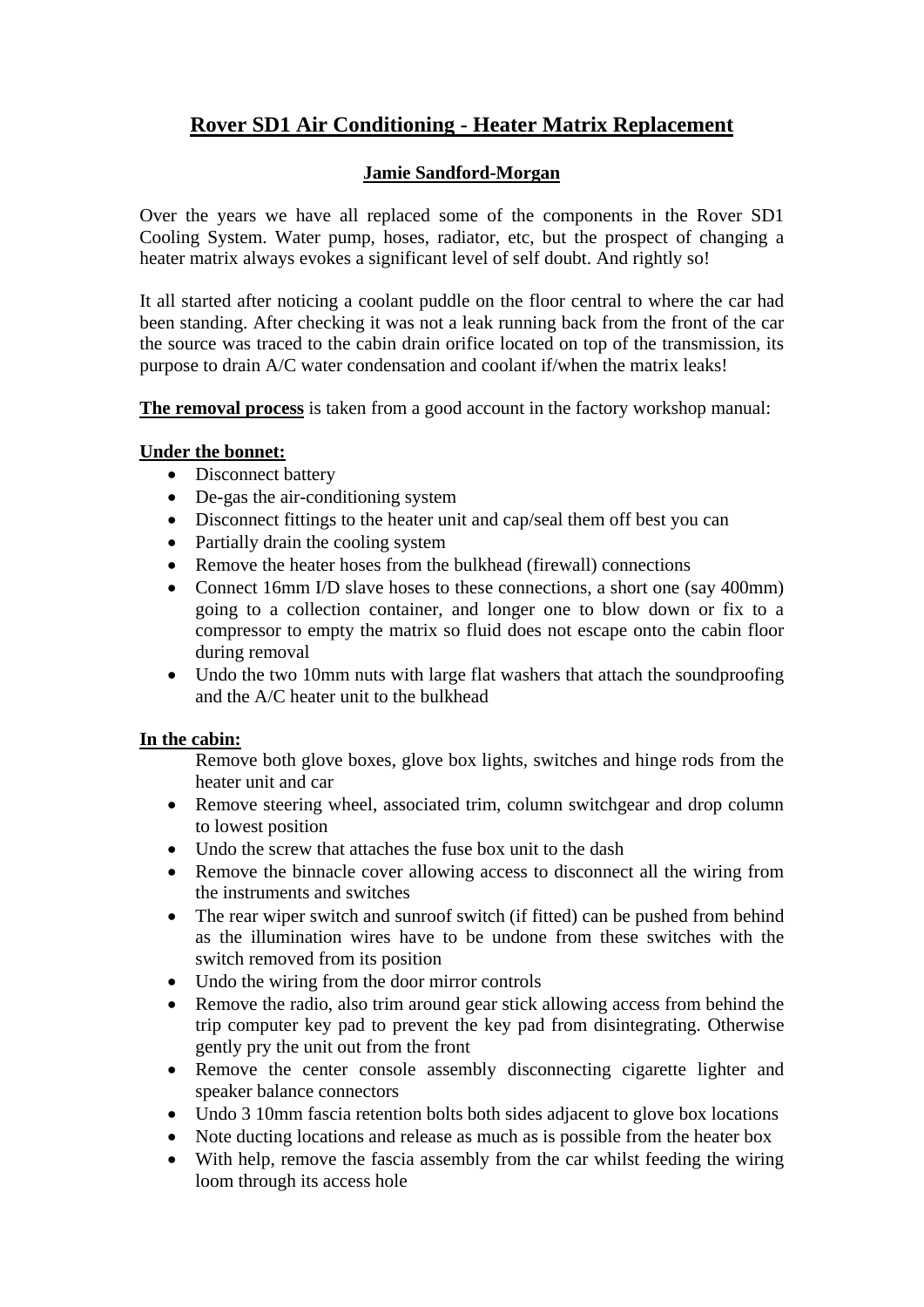### **Heater Unit Removal**

- Detach the "heater unit to the blower fan" fixing plate
- Likewise, two bolts through the radio aperture, fixing the heater unit to the transmission tunnel
- Undo the heater wiring loom and blower fan connector
- Remove the footwell connections, being two rectangular trim pieces near the seats held with plastic rivets which are released by pushing out a small pin so that gentle prizing will release the trim
- Remove the triangular trims similarly
- Fold back the carpet and unscrew the fixings for the heater diffusers on each side of the transmission tunnel
- Slide them down from the heater unit to disconnect and remove
- Note and disconnect the vacuum hoses
- With help, lift out the heater unit through the passenger door
- It now looks like this:



#### **Heater Unit Disassembly**

- With the unit out of the car drill out pop rivets that hold the air con evaporator cover plate in place
- Likewise, the anchor bracket for the heater pipe work
- Remove the evaporator cover plate
- Lift out the evaporator core including a small mesh with remnants of some filter foam
- Remove the fan input duct and clean out the collection of debris therein
- Clean any debris off the evaporator and renew the 1"  $x \frac{1}{4}$ " foam sealing strips
- Make new seals for the evaporator and pipe work connections
- Re-seal and re-rivet the box tog together with new filter foam fixed to the mesh on the cabin side of the evaporator

### **Heater Matrix Removal and Repair**

- Remove the end plate complete with the vacuum servo and rod
- Slide out the heater matrix
- Coax the metal pipes/bracket assembly (7) and 8) from the two sealing grommets (6)
- Many years of corrosion may have damaged this assembly beyond repair, also a cause of leaks into the passenger footwell detected by coolant loss and/or smell inside the car